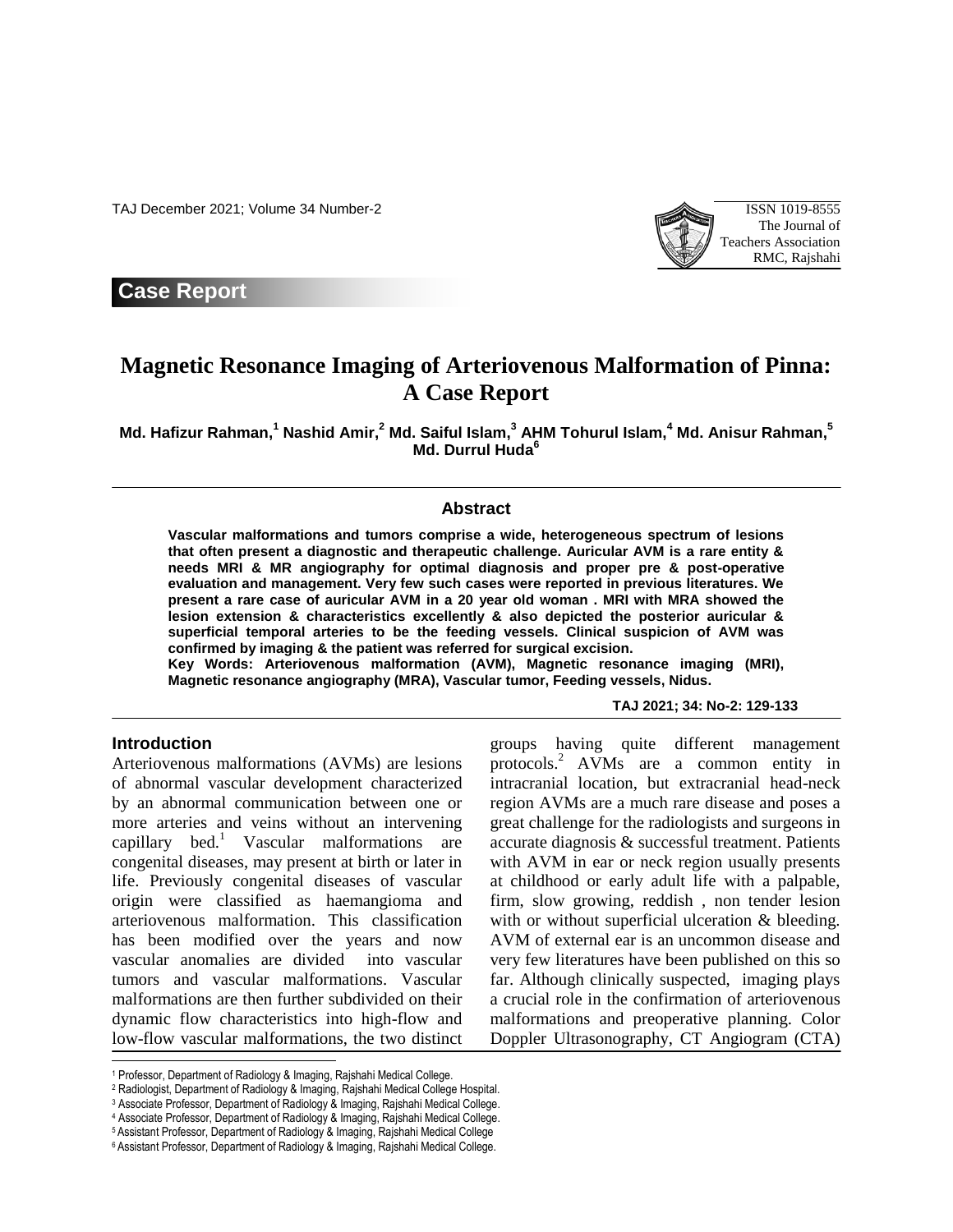& MR Angiograms (MRA) are the key imaging modalities. The central nidus with feeding artery, draining venous channels & associated vascular collaterals are well idenified in CTA & MRA. Treatment options include surgical excision with or without preoperative endovascular

embolization. Here we present a case of a 20 years old female patient with gradually enlarging non tender palpable mass in left ear who underwent contrast enhanced MRI & MRA and was diagnosed as a case of AVM of left external ear.

# **Case Report:**

A 20 year old lady presented to us with the complaints of gradually increasing swelling in her left ear for a year. On examination, the swelling was found to be pulsatile, lobulated, non tender, soft to firm, free from overlying skin. No overlying skin discoloration, ulceration, adjacent collaterals were seen. There was no history of pain, bleeding, tinnitus, difficulty in hearing. No definite audible thrill could be detected. External auditory canal and tympanic membrane were normal. Clinical diagnosis of high flow arterial malformation was made on history and examination by the clinicians. The patient was then advised to do a contrast enhanced MRI of brain with an MR angiogram of cerebral & neck vessels. Non contrast MR revealed : an irregular tortuous tuft of vascular flow voids measuring about 5.1x1.9x5.0cm (Anteroposterior x Transverse diameter x Craniocaudal) involving pinna & posterior auricular region with relative sparing of the lobule on both T1WI  $&$  T2WI. After intravenous Gadolinium administration, enlarged serpiginous structures showing flow-related enhancement in the left auricular and pinna region was demonstrated. The dilated vascular channels on MRA were from the major branches of left external carotid artery namely- posterior auricular artery & auricular branches of superficial temporal artery (the feeding arteries) and adjacent dilated venous tributaries were the draining veins of the AVM nidus. No intracranial extension of the lesion, no adjacent bony or cartilage involvements were evident. MRI & MRA depicted the AVM clearly which precluded further imaging.

#### **Pictorial Review:**



**Figure 1 showing**: Lobulated swelling in left pinna, lobule & posterioe auricular region. No overlying skin ulceration, discoloration, collaterals are seen.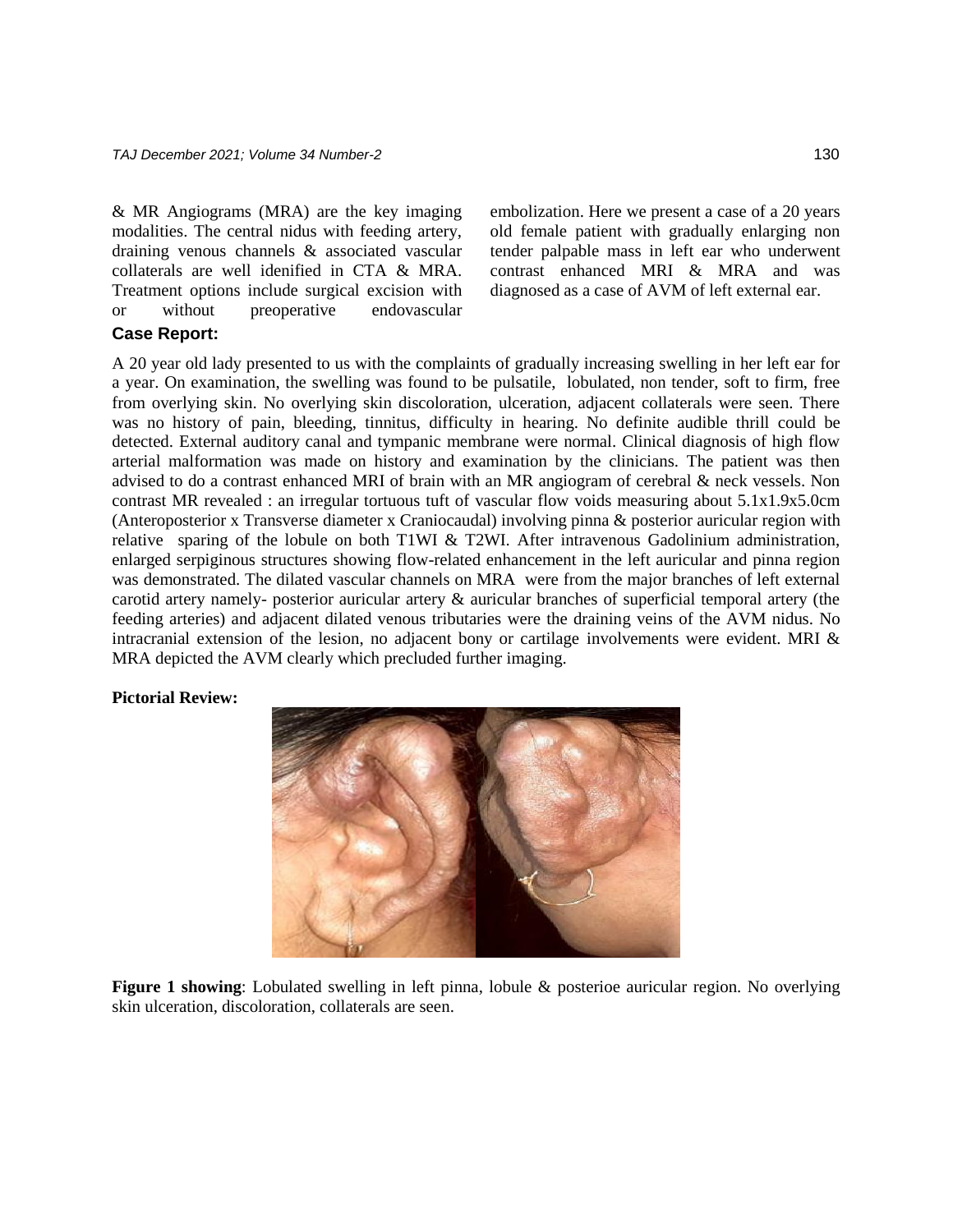

# **Figure 2:**

Axial sections of T2WI & pre contrast T1WI showing: multiple serpiginious vascular flow voids in left auricular region.



## **Figure 3:**

Coronal sections of Post contrast T1WI showing: flow related enhancement of the AVM nidus in left auricular region.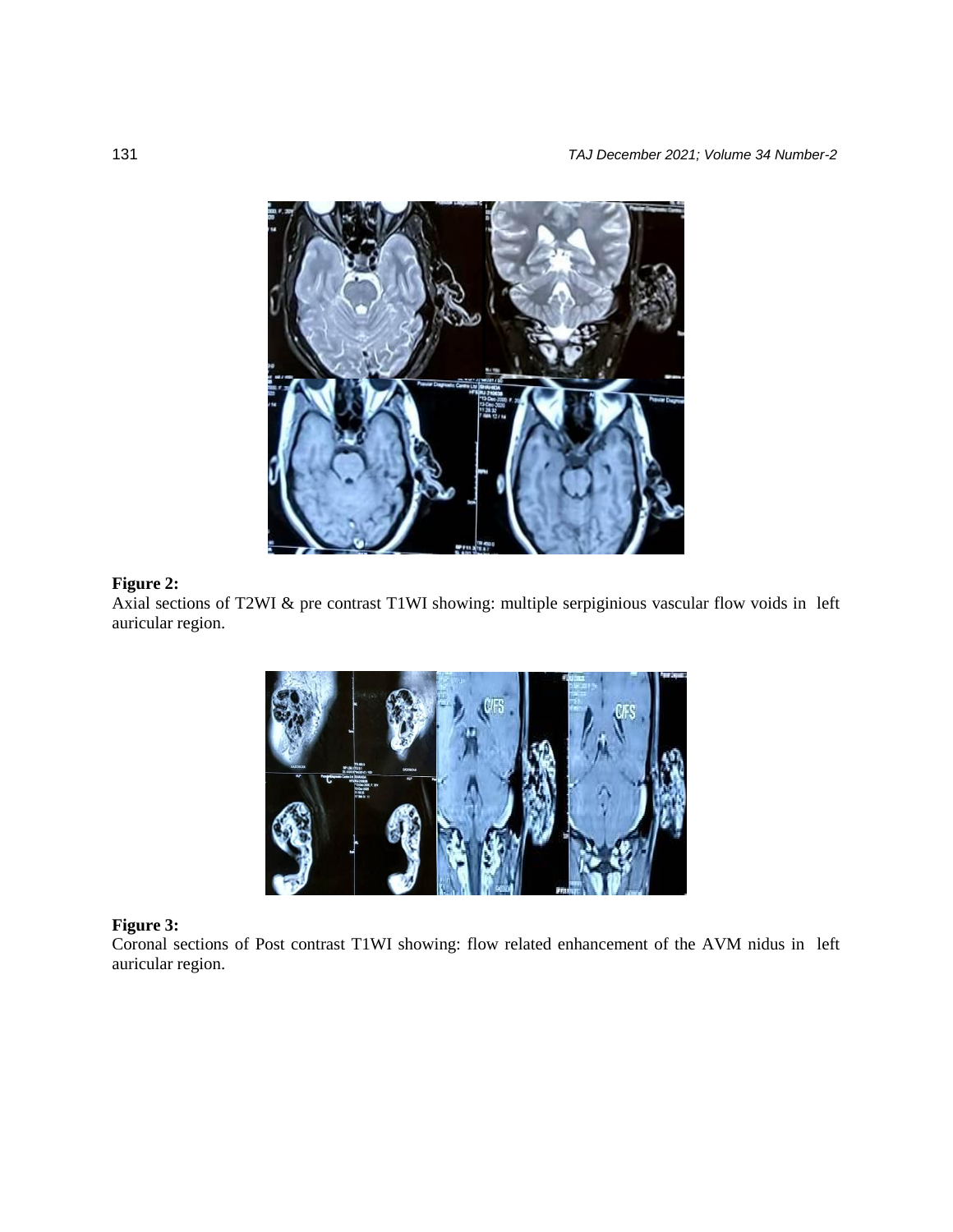

#### **Figure 4:**

Axial & Coronal sections of Post contrast MRA showing: the AVM nidus being supplied by the posterior auricular & auricular branches of superficial temporal arteries, both are branches of external carotid artery. Rapid shunting of contrast material in adjacent dilated venous channels confirms the diagnosis of AVM.

#### **Discussion**

Arteriovenous malformations are rare in the auricular region but are commonly found intracranially. AVM is composed of a central nidus with anomalous arteriovenous shunts and a network of surrounding collateral vessels. The short circuit or shunting between the high pressure arterial and low pressure venous system accounts for most of the clinical symptoms, anatomical changes, and progression of the lesions.<sup>6</sup> The exact pathogenesis of an arteriovenous malformation (AVM) has not been clearly

defined. One theory postulates that these malformations arise due to error in foetal development during 4th to 6th gestation week as a result of the failure of regression of arteriovenous

channels in the primitive retiform plexus. It has also been postulated that local ischemia plays a role in pathogenesis of  $AVMs<sup>7</sup> MRI$  is the most valuable imaging modality for classification of vascular anomalies because it accurately demonstrates their extension and their anatomic relationship to adjacent structures. A comprehensive assessment of vascular anomalies requires functional analysis of the involved vessels. Dynamic contrast enhanced MR angiography provides information about the hemodynamics of vascular anomalies and allows differentiation of high-flow and low-flow vascular malformations. Moreover, MR imaging is useful in assessment of successful treatment and establishment of a long-term management